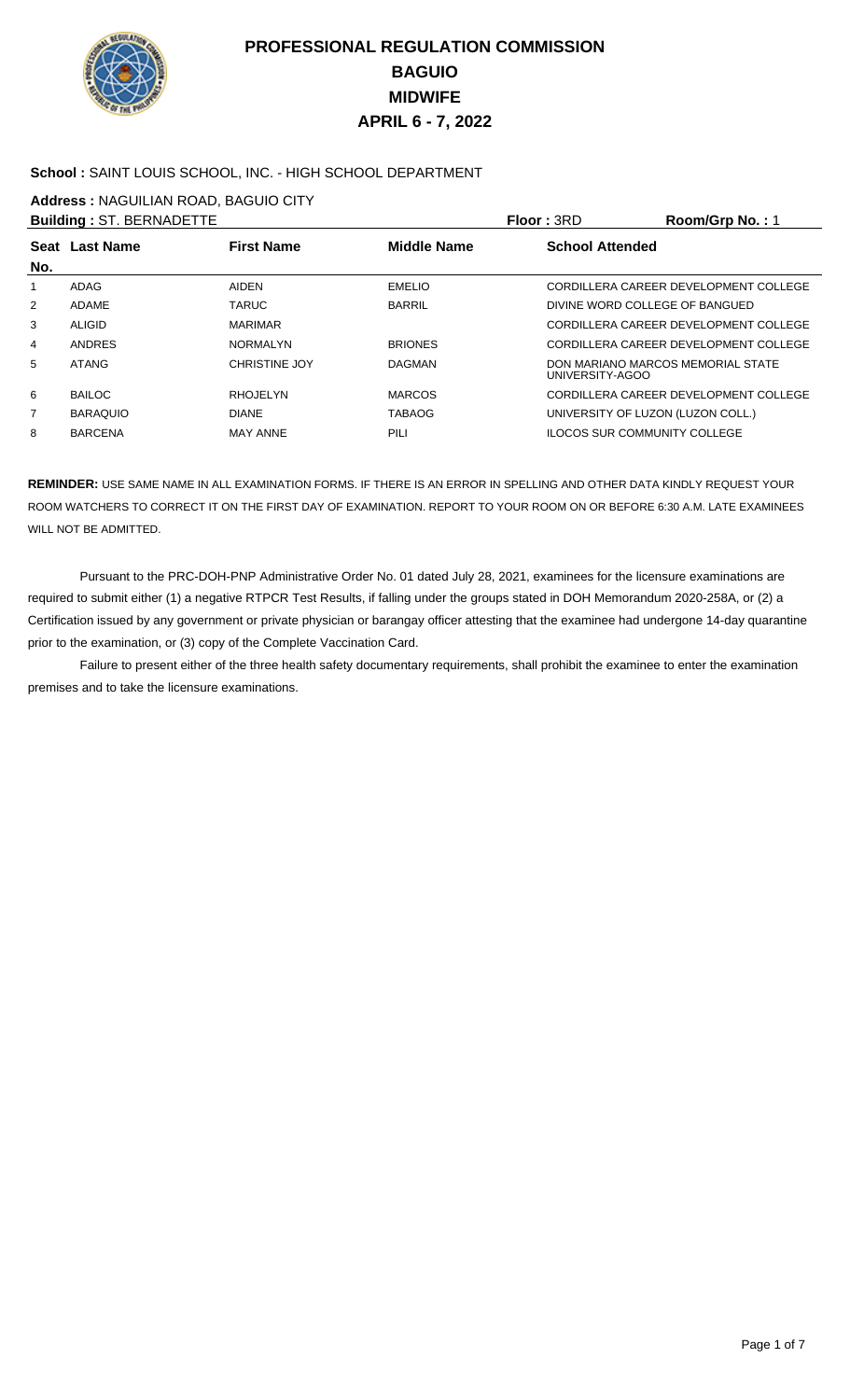

### **School :** SAINT LOUIS SCHOOL, INC. - HIGH SCHOOL DEPARTMENT

**Address :** NAGUILIAN ROAD, BAGUIO CITY

|                | <b>Building: ST. BERNADETTE</b> |                   |                    | Floor: 3RD                                           | Room/Grp No.: 2                             |
|----------------|---------------------------------|-------------------|--------------------|------------------------------------------------------|---------------------------------------------|
|                | Seat Last Name                  | <b>First Name</b> | <b>Middle Name</b> | <b>School Attended</b>                               |                                             |
| No.            |                                 |                   |                    |                                                      |                                             |
| 1              | <b>BASTIAN</b>                  | <b>JACQUELOU</b>  | <b>WALSIE</b>      | <b>BVS COLLEGES - LA TRINIDAD</b>                    |                                             |
| $\overline{2}$ | <b>BINWAG</b>                   | <b>LEOMAR</b>     | <b>LIBAYO</b>      | PHILIPPINE WOMEN'S UNIVERSITY-CDCEC<br><b>BAGUIO</b> |                                             |
| 3              | <b>BISQUERA</b>                 | <b>MICHELLE</b>   | AFROILAN           | ILOCOS SUR COMMUNITY COLLEGE                         |                                             |
| 4              | <b>BUCCAHAN</b>                 | DANY JOY          | ANANAYO            | LAMUT                                                | IFUGAO STATE UNIVERSITY (for. IFUGAO SCAF)- |
| 5              | CARIÑO                          | <b>NOVELYN</b>    | <b>TUBON</b>       | ILOCOS SUR COMMUNITY COLLEGE                         |                                             |
| 6              | CASER                           | ALESTER MARK      | QUIZANO            | PLT COLLEGE. INC                                     |                                             |
| 7              | <b>CLAVERIA</b>                 | CRIZEL            | <b>RAMOS</b>       | UNIVERSITY OF LUZON (LUZON COLL.)                    |                                             |
| 8              | <b>CORPUZ</b>                   | JENIE             | <b>GARCIA</b>      | UNIVERSITY-AGOO                                      | DON MARIANO MARCOS MEMORIAL STATE           |

**REMINDER:** USE SAME NAME IN ALL EXAMINATION FORMS. IF THERE IS AN ERROR IN SPELLING AND OTHER DATA KINDLY REQUEST YOUR ROOM WATCHERS TO CORRECT IT ON THE FIRST DAY OF EXAMINATION. REPORT TO YOUR ROOM ON OR BEFORE 6:30 A.M. LATE EXAMINEES WILL NOT BE ADMITTED.

 Pursuant to the PRC-DOH-PNP Administrative Order No. 01 dated July 28, 2021, examinees for the licensure examinations are required to submit either (1) a negative RTPCR Test Results, if falling under the groups stated in DOH Memorandum 2020-258A, or (2) a Certification issued by any government or private physician or barangay officer attesting that the examinee had undergone 14-day quarantine prior to the examination, or (3) copy of the Complete Vaccination Card.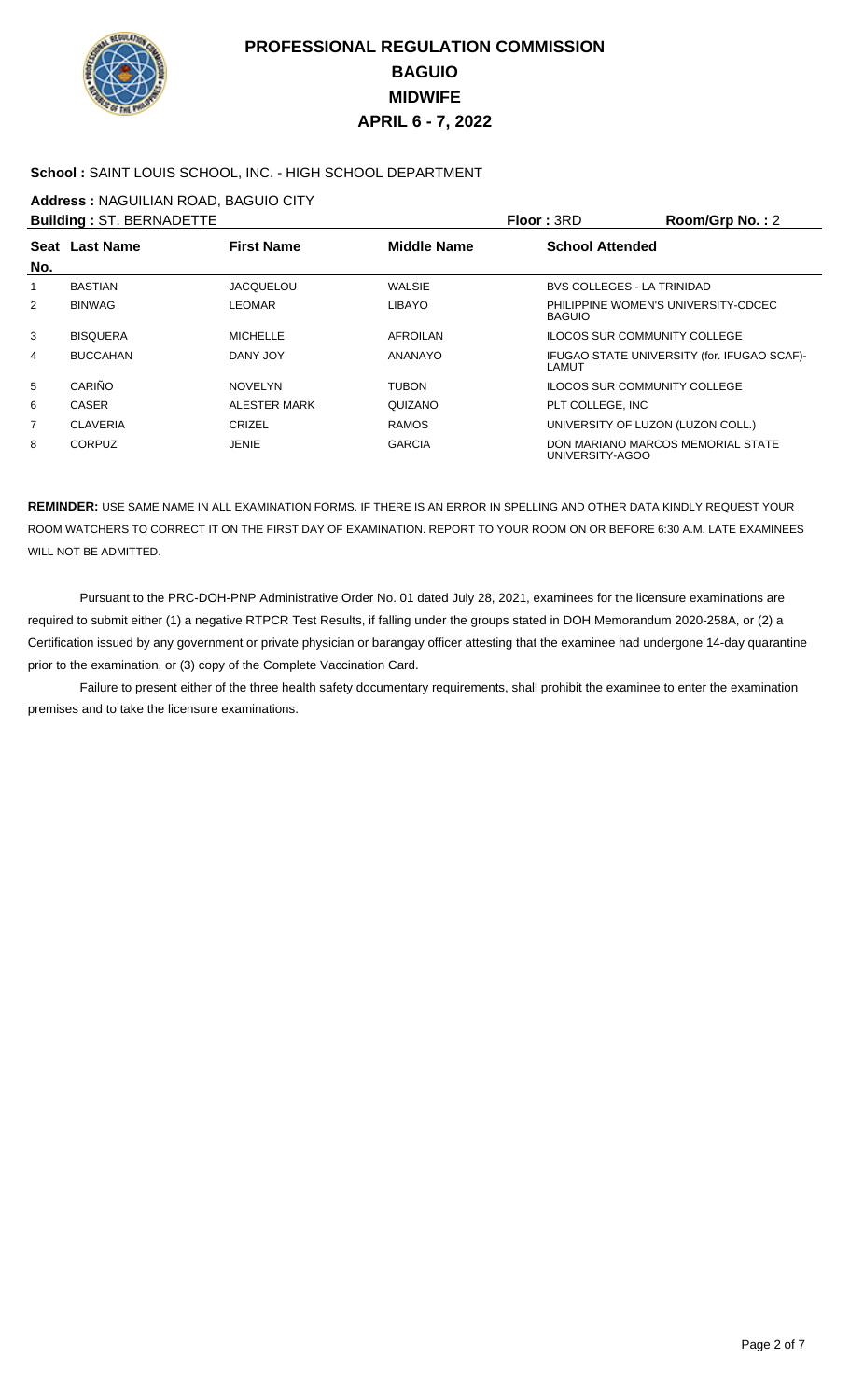

### **School :** SAINT LOUIS SCHOOL, INC. - HIGH SCHOOL DEPARTMENT

**Address :** NAGUILIAN ROAD, BAGUIO CITY

| <b>Building: ST. BERNADETTE</b> |                 |                     |                    | <b>Floor: 3RD</b>         | Room/Grp No.: $3$                   |
|---------------------------------|-----------------|---------------------|--------------------|---------------------------|-------------------------------------|
| No.                             | Seat Last Name  | <b>First Name</b>   | <b>Middle Name</b> | <b>School Attended</b>    |                                     |
| 1                               | COSAL           | KARISH KATE         | <b>PUERTOS</b>     |                           | <b>BVS COLLEGES - LA TRINIDAD</b>   |
| 2                               | DELA CRUZ       | <b>CLAUDINE</b>     | LEO                | CABARROGUIS CAMPUS        | QUIRINO STATE UNIVERSITY (FOR QPC)- |
| 3                               | <b>DIANO</b>    | <b>AIZA KHRIZYL</b> | CHUPARAN           |                           | <b>BAGUIO CENTRAL UNIVERSITY</b>    |
| 4                               | <b>DOMIGYAY</b> | ANNIE               | <b>CHACWAG</b>     |                           | <b>BVS COLLEGES - LA TRINIDAD</b>   |
| 5                               | GONGOGONG       | <b>SONIA</b>        | <b>MAGCONGEY</b>   |                           | <b>BVS COLLEGES - LA TRINIDAD</b>   |
| 6                               | <b>GONZALES</b> | SHIERA MAY          | <b>VIVIT</b>       |                           | <b>ILOCOS SUR COMMUNITY COLLEGE</b> |
| 7                               | <b>ITTAYAN</b>  | MYLA                | <b>ABBIGAT</b>     | <b>CABARROGUIS CAMPUS</b> | QUIRINO STATE UNIVERSITY (FOR QPC)- |

**REMINDER:** USE SAME NAME IN ALL EXAMINATION FORMS. IF THERE IS AN ERROR IN SPELLING AND OTHER DATA KINDLY REQUEST YOUR ROOM WATCHERS TO CORRECT IT ON THE FIRST DAY OF EXAMINATION. REPORT TO YOUR ROOM ON OR BEFORE 6:30 A.M. LATE EXAMINEES WILL NOT BE ADMITTED.

 Pursuant to the PRC-DOH-PNP Administrative Order No. 01 dated July 28, 2021, examinees for the licensure examinations are required to submit either (1) a negative RTPCR Test Results, if falling under the groups stated in DOH Memorandum 2020-258A, or (2) a Certification issued by any government or private physician or barangay officer attesting that the examinee had undergone 14-day quarantine prior to the examination, or (3) copy of the Complete Vaccination Card.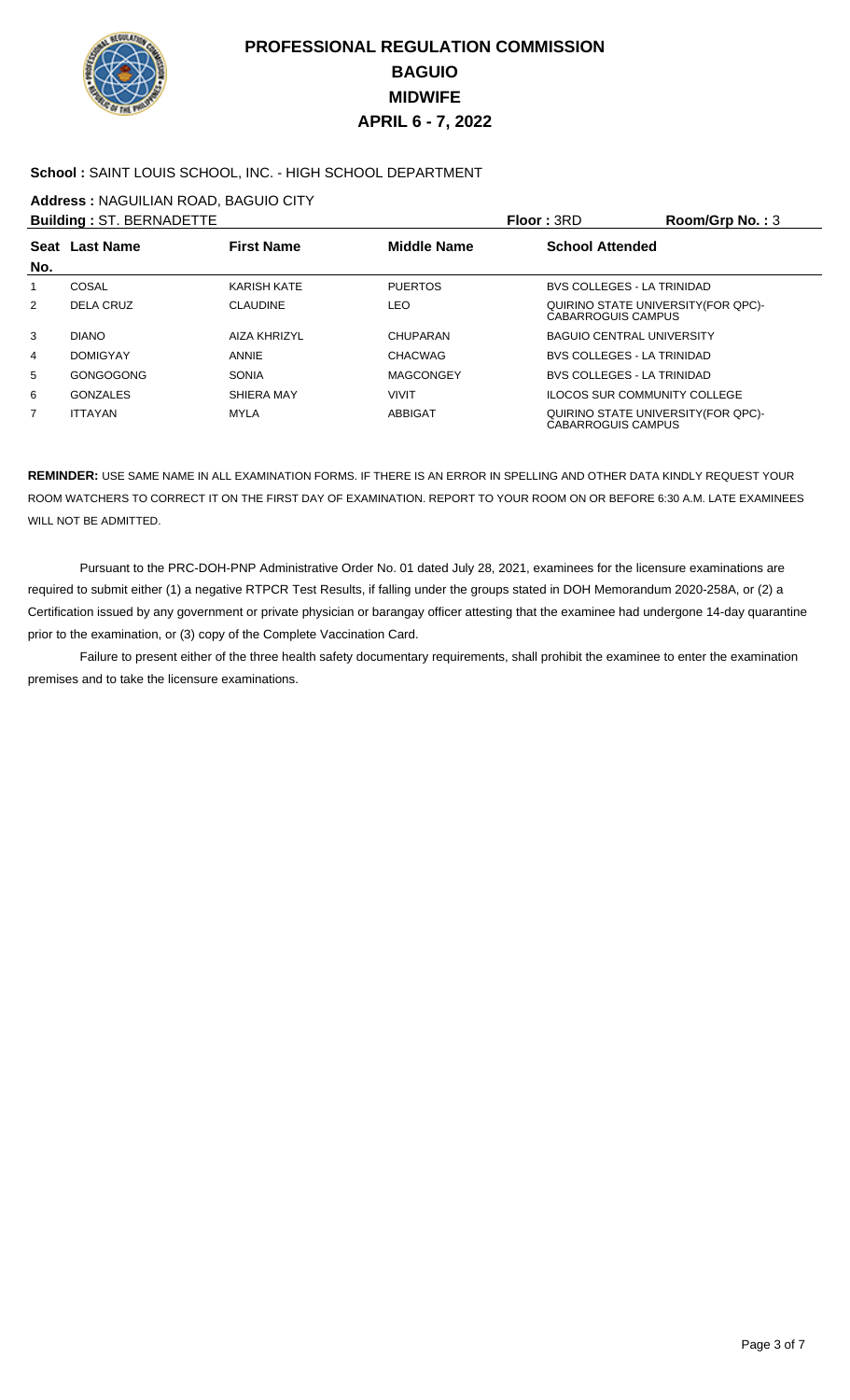

### **School :** SAINT LOUIS SCHOOL, INC. - HIGH SCHOOL DEPARTMENT

**Address :** NAGUILIAN ROAD, BAGUIO CITY

|                | <b>Building: ST. BERNADETTE</b> |                      |                    | <b>Floor: 3RD</b>                                     | Room/Grp No.: 4                       |
|----------------|---------------------------------|----------------------|--------------------|-------------------------------------------------------|---------------------------------------|
| No.            | Seat Last Name                  | <b>First Name</b>    | <b>Middle Name</b> | <b>School Attended</b>                                |                                       |
| 1              | <b>JACINTO</b>                  | LILIBETH             | <b>ANTONIO</b>     | PLT COLLEGE, INC                                      |                                       |
| $\overline{2}$ | <b>JOSE</b>                     | <b>HYNA</b>          | <b>PINEDA</b>      | UNIVERSITY OF EASTERN PANGASINAN-<br><b>BINALONAN</b> |                                       |
| 3              | <b>LACDOY</b>                   | <b>LORIEMAE</b>      | <b>BONGCOG</b>     |                                                       | CORDILLERA CAREER DEVELOPMENT COLLEGE |
| 4              | LOGYAWE                         | <b>SHEILA</b>        | LAO-ANIS           |                                                       | CORDILLERA CAREER DEVELOPMENT COLLEGE |
| 5              | <b>LOPEZ</b>                    | <b>MARIA THERESA</b> | <b>GONZALES</b>    | ALDERSGATE COLLEGE                                    |                                       |
| 6              | <b>LOPEZ</b>                    | <b>MARK ANTHONY</b>  | <b>RIVERA</b>      | COLLEGE OF OUR LADY OF MT. CARMEL                     |                                       |
| 7              | LOY-ONG                         | ANNIE                | <b>BACTADAN</b>    | <b>BAGUIO</b>                                         | PHILIPPINE WOMEN'S UNIVERSITY-CDCEC   |

**REMINDER:** USE SAME NAME IN ALL EXAMINATION FORMS. IF THERE IS AN ERROR IN SPELLING AND OTHER DATA KINDLY REQUEST YOUR ROOM WATCHERS TO CORRECT IT ON THE FIRST DAY OF EXAMINATION. REPORT TO YOUR ROOM ON OR BEFORE 6:30 A.M. LATE EXAMINEES WILL NOT BE ADMITTED.

 Pursuant to the PRC-DOH-PNP Administrative Order No. 01 dated July 28, 2021, examinees for the licensure examinations are required to submit either (1) a negative RTPCR Test Results, if falling under the groups stated in DOH Memorandum 2020-258A, or (2) a Certification issued by any government or private physician or barangay officer attesting that the examinee had undergone 14-day quarantine prior to the examination, or (3) copy of the Complete Vaccination Card.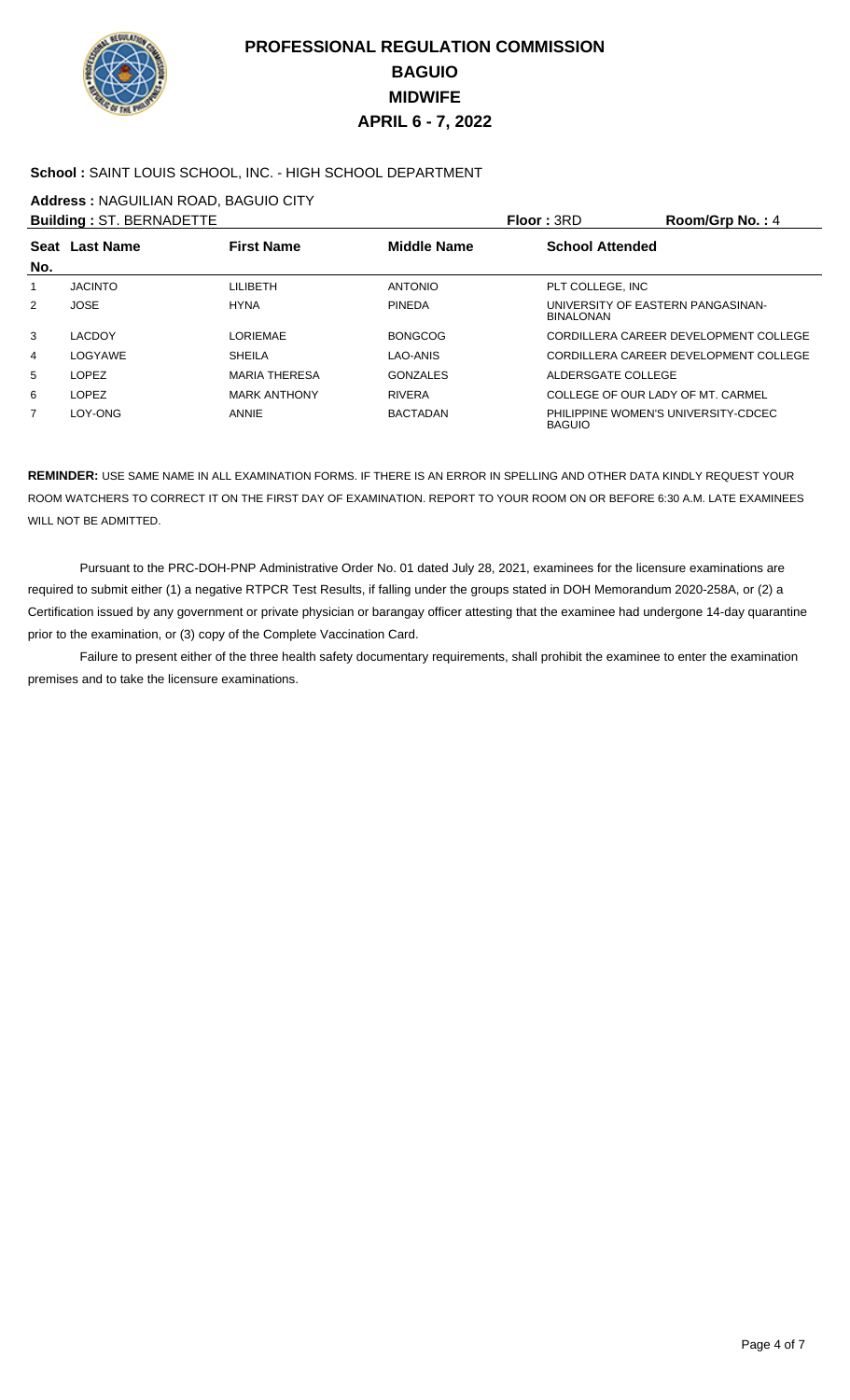

### **School :** SAINT LOUIS SCHOOL, INC. - HIGH SCHOOL DEPARTMENT

**Address :** NAGUILIAN ROAD, BAGUIO CITY

|     | <b>Building: ST. BERNADETTE</b> |                    |                    | <b>Floor: 3RD</b>                 | Room/Grp No.: $5$                           |
|-----|---------------------------------|--------------------|--------------------|-----------------------------------|---------------------------------------------|
|     | Seat Last Name                  | <b>First Name</b>  | <b>Middle Name</b> | <b>School Attended</b>            |                                             |
| No. |                                 |                    |                    |                                   |                                             |
|     | MABINI                          | <b>WANDA MARIA</b> | <b>PAKIPAK</b>     | PINES CITY COLLEGE (PCEC)         |                                             |
| 2   | <b>MADAMBA</b>                  | LORENZO LUIS       | <b>NAVAL</b>       |                                   | UNIVERSITY OF NORTHERN PHILIPPINES-VIGAN    |
| 3   | MAGAT                           | ABEGAIL            | RAJA               | UNIVERSITY OF LUZON (LUZON COLL.) |                                             |
| 4   | <b>MARQUEZ</b>                  | SHIERRE ROSE       | YA-O               | DIVINE WORD COLLEGE OF BANGUED    |                                             |
| 5   | <b>MINA</b>                     | ANGELICA           | <b>DUMULAO</b>     | <b>POTIA</b>                      | IFUGAO STATE UNIVERSITY (for. IFUGAO SCAF)- |
| 6   | <b>MINES</b>                    | <b>CHARMAINE</b>   | <b>PONTINO</b>     | <b>BVS COLLEGES - LA TRINIDAD</b> |                                             |
| 7   | <b>OPETINA</b>                  | <b>MA LUISA</b>    | <b>MOSUELA</b>     | UNIVERSITY-AGOO                   | DON MARIANO MARCOS MEMORIAL STATE           |

**REMINDER:** USE SAME NAME IN ALL EXAMINATION FORMS. IF THERE IS AN ERROR IN SPELLING AND OTHER DATA KINDLY REQUEST YOUR ROOM WATCHERS TO CORRECT IT ON THE FIRST DAY OF EXAMINATION. REPORT TO YOUR ROOM ON OR BEFORE 6:30 A.M. LATE EXAMINEES WILL NOT BE ADMITTED.

 Pursuant to the PRC-DOH-PNP Administrative Order No. 01 dated July 28, 2021, examinees for the licensure examinations are required to submit either (1) a negative RTPCR Test Results, if falling under the groups stated in DOH Memorandum 2020-258A, or (2) a Certification issued by any government or private physician or barangay officer attesting that the examinee had undergone 14-day quarantine prior to the examination, or (3) copy of the Complete Vaccination Card.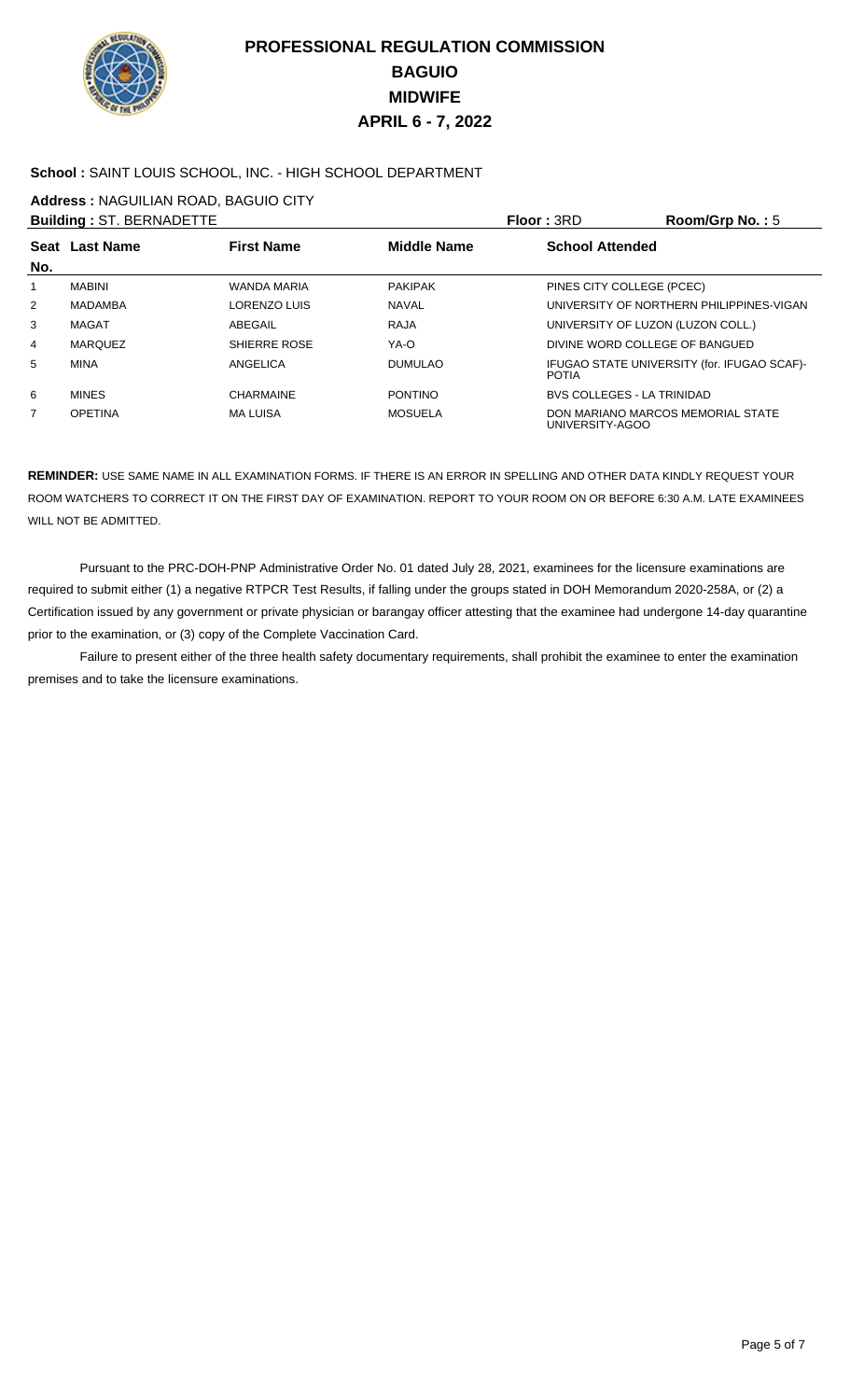

### **School :** SAINT LOUIS SCHOOL, INC. - HIGH SCHOOL DEPARTMENT

**Address :** NAGUILIAN ROAD, BAGUIO CITY

|                | <b>Building: ST. BERNADETTE</b> |                    |                 | Floor: 3RD                                            | Room/Grp No.: 6                       |
|----------------|---------------------------------|--------------------|-----------------|-------------------------------------------------------|---------------------------------------|
| No.            | <b>Seat Last Name</b>           | <b>First Name</b>  | Middle Name     | <b>School Attended</b>                                |                                       |
| 1              | <b>PACIO</b>                    | <b>BRET BRAHMS</b> | <b>DEPAYNOS</b> |                                                       | CORDILLERA CAREER DEVELOPMENT COLLEGE |
| $\overline{2}$ | PADALLA                         | <b>MARYNOLL</b>    | <b>CALABIAS</b> | <b>BAGUIO CENTRAL UNIVERSITY</b>                      |                                       |
| 3              | <b>PAWINGI</b>                  | <b>ANTOLYN</b>     | <b>DULAWAN</b>  | <b>BVS COLLEGES - LA TRINIDAD</b>                     |                                       |
| 4              | <b>PULIDO</b>                   | ANGELICA           | LIGAD           | APAYAO STATE COLL.)                                   | KALINGA STATE UNIVERSITY (FOR KALINGA |
| 5              | <b>RUFRADES</b>                 | CAMILLE JOY        | CRUZ            | DON MARIANO MARCOS MEMORIAL STATE<br>UNIVERSITY-AGOO  |                                       |
| 6              | SAD-AYAN                        | <b>GRETA</b>       | LADUAN          |                                                       | CORDILLERA CAREER DEVELOPMENT COLLEGE |
| 7              | <b>SOTELO</b>                   | <b>RUJIELYN</b>    | <b>LUMAGUI</b>  | UNIVERSITY OF EASTERN PANGASINAN-<br><b>BINALONAN</b> |                                       |

**REMINDER:** USE SAME NAME IN ALL EXAMINATION FORMS. IF THERE IS AN ERROR IN SPELLING AND OTHER DATA KINDLY REQUEST YOUR ROOM WATCHERS TO CORRECT IT ON THE FIRST DAY OF EXAMINATION. REPORT TO YOUR ROOM ON OR BEFORE 6:30 A.M. LATE EXAMINEES WILL NOT BE ADMITTED.

 Pursuant to the PRC-DOH-PNP Administrative Order No. 01 dated July 28, 2021, examinees for the licensure examinations are required to submit either (1) a negative RTPCR Test Results, if falling under the groups stated in DOH Memorandum 2020-258A, or (2) a Certification issued by any government or private physician or barangay officer attesting that the examinee had undergone 14-day quarantine prior to the examination, or (3) copy of the Complete Vaccination Card.